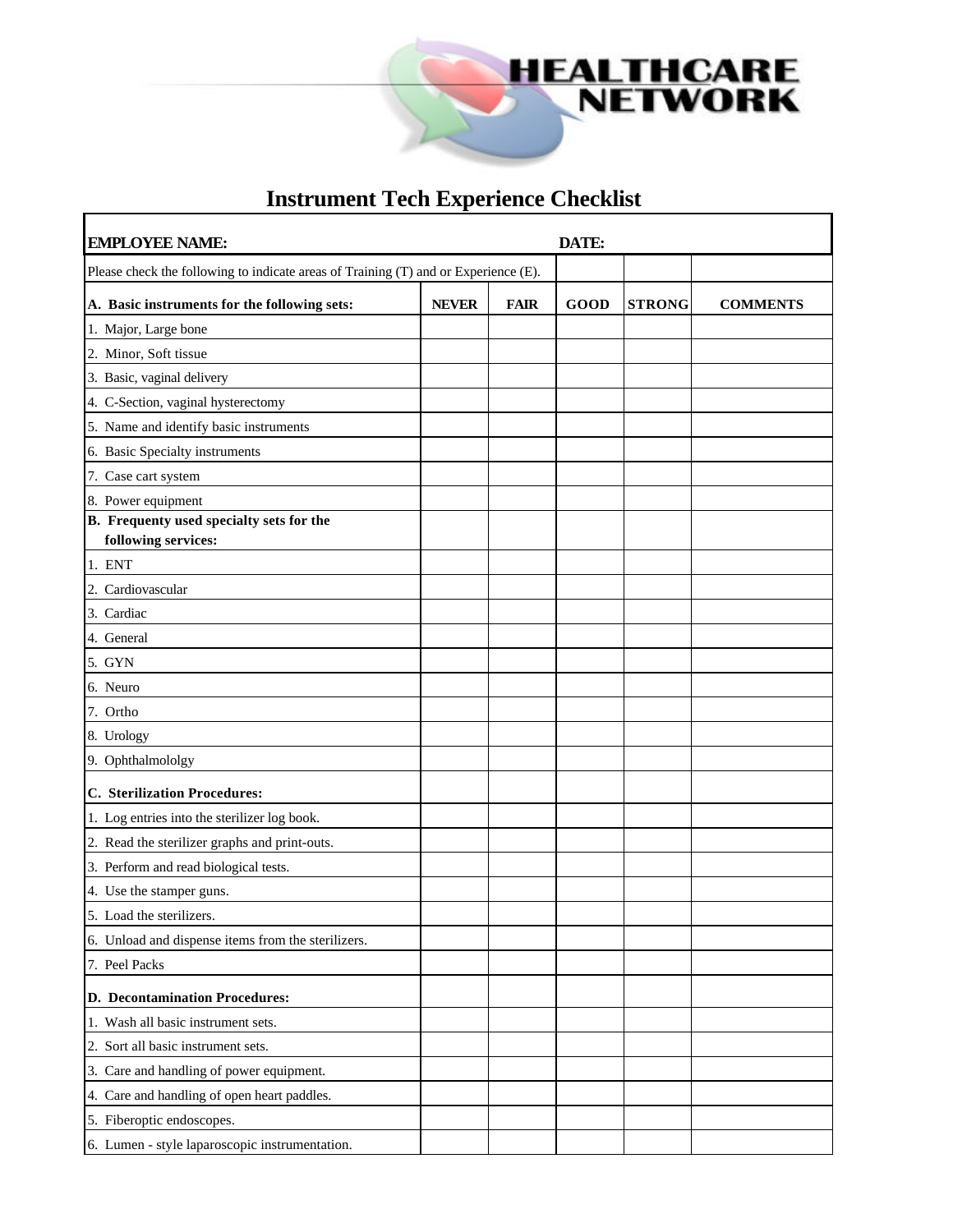| 7. Wash specialty sets, Neuro, vascular and total joint. |  |  |  |
|----------------------------------------------------------|--|--|--|
| 8. Sort specialty sets, Neuro, vascular and total joint. |  |  |  |



| <b>Pls.</b> check the following areas of Training or Experience | <b>NEVER</b> | FAIR | <b>GOOD</b> | <b>STRONGI</b> | <b>COMMENTS</b> |
|-----------------------------------------------------------------|--------------|------|-------------|----------------|-----------------|
| <b>E.</b> Processing and Packaging:                             |              |      |             |                |                 |
| <b>F.</b> Storage and Distribution:                             |              |      |             |                |                 |
| <b>G.</b> Inventory and Cost Containment:                       |              |      |             |                |                 |